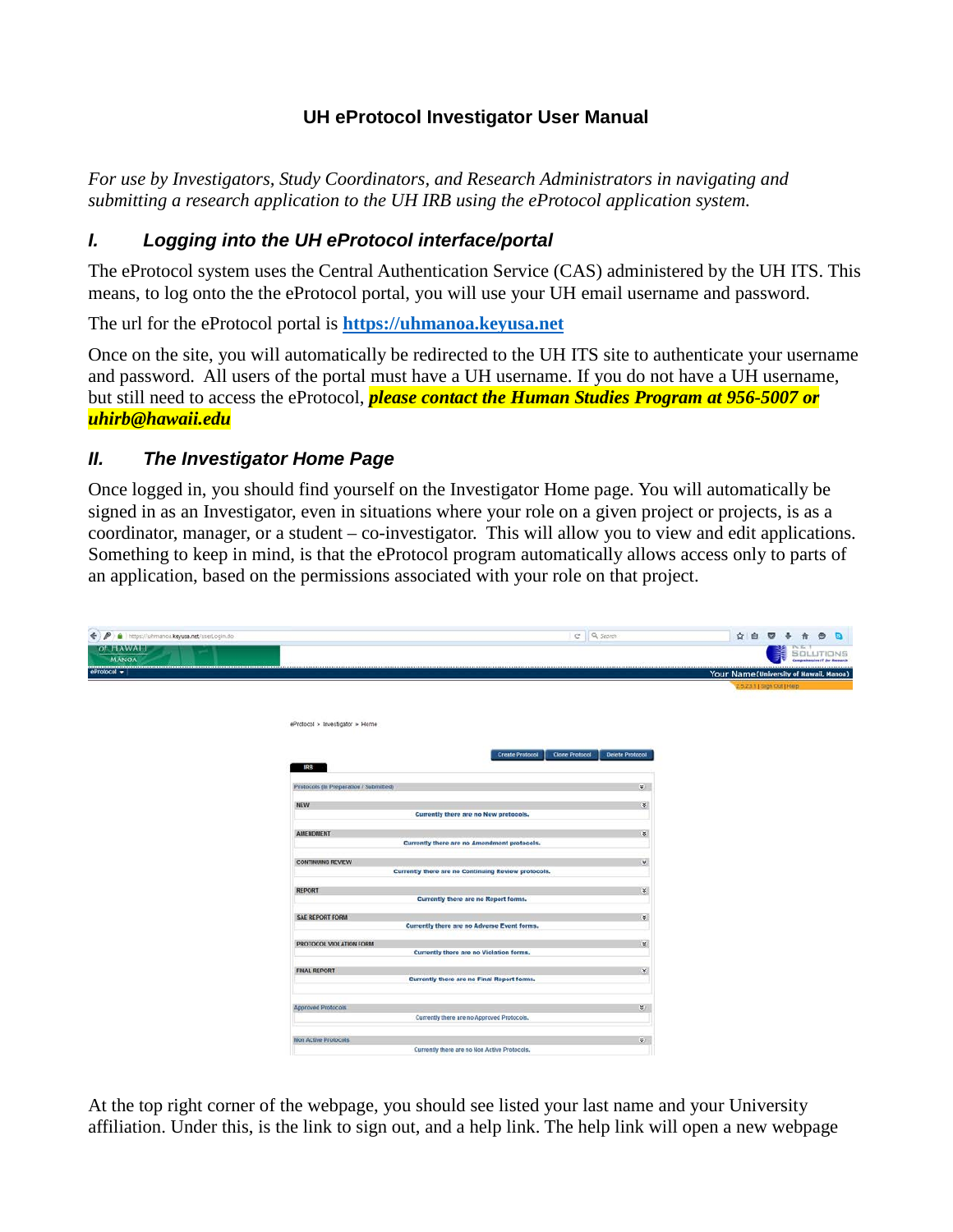with an online version of this manual.

At the top left of the page, there is the eProtocol link. Hover your mouse over this link, and you will see a drop down menu.

| https://uhmanoa.keyusa.net/userLogin.do#<br>←                                                                                                             |                                               |                       | C<br>Q Search          |                                       |
|-----------------------------------------------------------------------------------------------------------------------------------------------------------|-----------------------------------------------|-----------------------|------------------------|---------------------------------------|
| A Most Visited <b>T</b> Customize Links in Free Hotmail in Windows Marketplace 27 Windows Media @ http://www.movshare in Windows M University of Hawaii M |                                               |                       |                        |                                       |
| <b>UNIVERSITY</b><br>of HAWAI'I<br><b>MĀNOA</b>                                                                                                           |                                               |                       |                        |                                       |
| eProtocol $\blacktriangledown$<br>Investigator                                                                                                            |                                               |                       |                        |                                       |
|                                                                                                                                                           |                                               |                       |                        |                                       |
|                                                                                                                                                           |                                               |                       |                        |                                       |
|                                                                                                                                                           | eProtocol » Investigator » Home               |                       |                        |                                       |
|                                                                                                                                                           |                                               |                       |                        |                                       |
| <b>IRB</b>                                                                                                                                                |                                               |                       | <b>Create Protocol</b> | <b>Clone Protocol</b><br><b>Delet</b> |
|                                                                                                                                                           |                                               |                       |                        |                                       |
|                                                                                                                                                           | <b>Protocols (In Preparation / Submitted)</b> |                       |                        |                                       |
| <b>NEW</b>                                                                                                                                                |                                               |                       |                        |                                       |
| <b>Protocol ID</b>                                                                                                                                        | <b>Principal Investigator</b>                 | <b>Protocol Event</b> | <b>Status/Comments</b> | <b>Mee</b><br><b>Panel</b>            |
| 16-01-024                                                                                                                                                 | Kobayashi, Donna                              | Yet to Submit to IRB  | <b>NEW</b>             |                                       |

Hovering your mouse over "Investigator" will open a second menu.

| https://uhmanoa.keyusa.net/userLogin.do#<br>←                                                                                                                                                       |                                     |                                               |                       | Q sec<br>c                    |
|-----------------------------------------------------------------------------------------------------------------------------------------------------------------------------------------------------|-------------------------------------|-----------------------------------------------|-----------------------|-------------------------------|
| Most Visited <b>T</b> Customize Links <a> Free Hotmail <a> U Windows Marketplace <math>\mathbb{Z}</math> Windows Media <a> U http://www.movshare <a> U Windows <a> M Ur<br/> Ur</a></a></a></a></a> |                                     |                                               |                       |                               |
| <b>UNIVERSITY</b><br>of HAWAI'I<br><b>MĀNOA</b>                                                                                                                                                     |                                     |                                               |                       |                               |
| eProtocol $\blacktriangledown$                                                                                                                                                                      |                                     |                                               |                       |                               |
| Investigator                                                                                                                                                                                        | $\triangleright$ Approved Protocols |                                               |                       |                               |
|                                                                                                                                                                                                     | <b>Clone Protocol</b>               |                                               |                       |                               |
|                                                                                                                                                                                                     | <b>Create Protocol</b>              |                                               |                       |                               |
|                                                                                                                                                                                                     | <b>Delete Protocol</b>              | gator » Home                                  |                       |                               |
|                                                                                                                                                                                                     | <b>Investigator Home</b>            |                                               |                       |                               |
|                                                                                                                                                                                                     | <b>Non Active Protocols</b>         |                                               |                       |                               |
|                                                                                                                                                                                                     | Search Protocol                     |                                               |                       | <b>Create Protocol</b><br>Clo |
|                                                                                                                                                                                                     | IND                                 |                                               |                       |                               |
|                                                                                                                                                                                                     |                                     | <b>Protocols (In Preparation / Submitted)</b> |                       |                               |
|                                                                                                                                                                                                     |                                     |                                               |                       |                               |
|                                                                                                                                                                                                     | <b>NEW</b>                          |                                               |                       |                               |
|                                                                                                                                                                                                     | <b>Protocol ID</b>                  | <b>Principal Investigator</b>                 | <b>Protocol Event</b> | <b>Status/Comments</b>        |
|                                                                                                                                                                                                     | 16-01-024                           | Kobayashi, Donna                              | Yet to Submit to IRB  | <b>NEW</b>                    |

This menu contains various tools.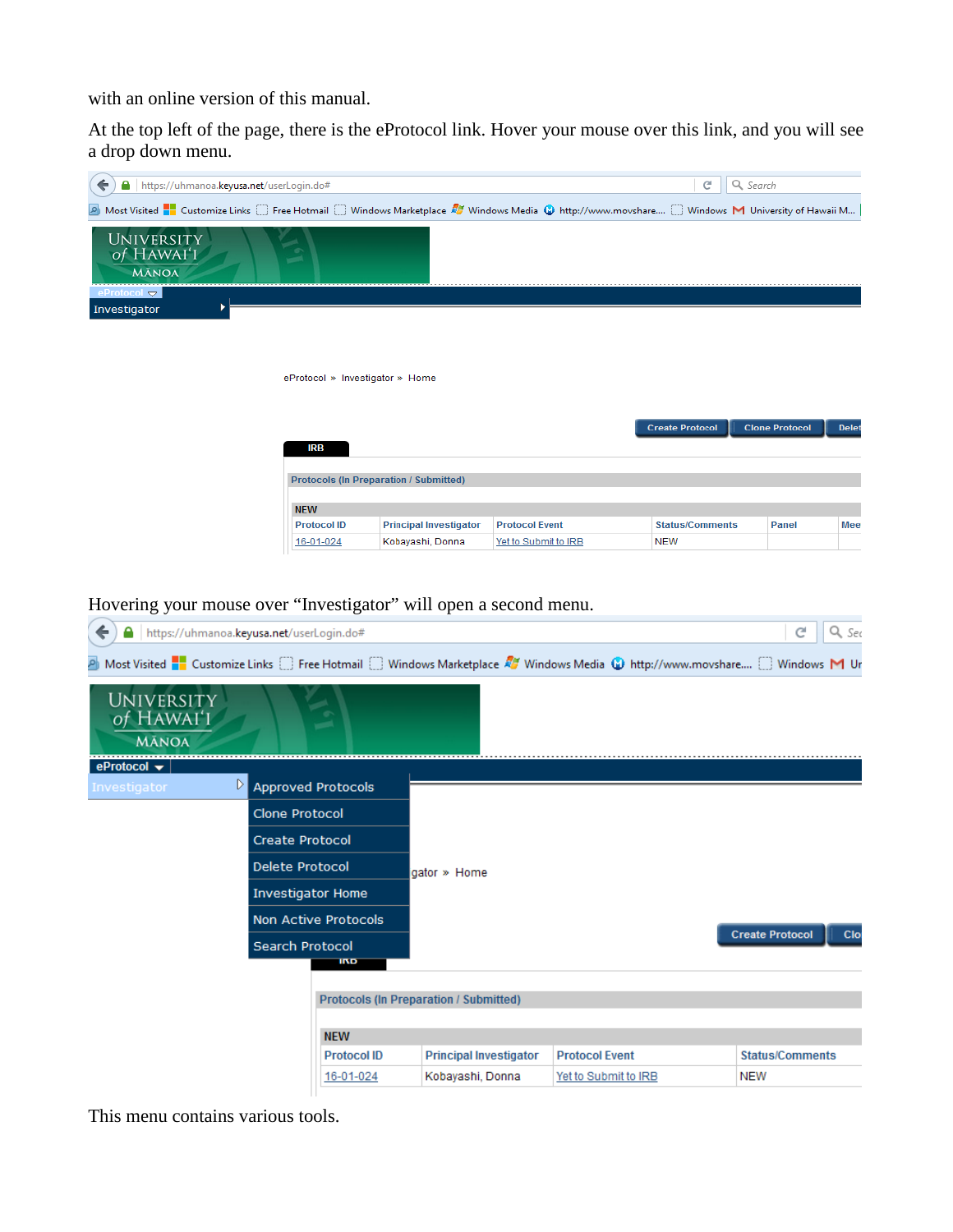| Approved Protocols       |  |
|--------------------------|--|
| Clone Protocol           |  |
| <b>Create Protocol</b>   |  |
| Delete Protocol          |  |
| <b>Investigator Home</b> |  |
| Non Active Protocols     |  |
| <b>Search Protocol</b>   |  |

The information presented in the main portion of the page, will depend on the tool you have selected. The default listing, when you first log on, is one long list of all protocols on which you are listed as an investigator. This would include protocols that list you as a coordinator, manager, or co-investigator. For researchers with numerous protocols, this may present a daunting list to search through. eProtocol offers several methods to simplify and manage your listing. For instance, selecting "Approved" will limit the list to protocols that have already been reviewed and approved by an IRB.

Clone Protocol and Create Protocol are both ways to start a new eProtocol/IRB application. You can launch these tools both from the menu, and from the links on the Investigator Home page. Search protocol allows you to list a single protocol, or a list of protocols given a number of criteria.

### *Creating a New Application/Protocol*

There are two ways to launch the "Create Protocol" window.

 $\triangleright$  Approved Protocols Clone Protocol Create Protocol

The Investigator Menu, Or the Create Protocol button on the Investigator Home Page.

| <b>Create Protocol</b> | <b>Clone Protocol</b> | <b>Delete Protocol</b> |
|------------------------|-----------------------|------------------------|
|                        |                       |                        |
|                        |                       |                        |
|                        |                       |                        |

The first page brought up is not part of the application, but is to basically register the PI and the study/protocol title. Once you complete this page, you will have created an eProtocol application/entry, and your protocol will be assigned its unique ID.

You can list someone other than yourself as the Principal Investigator (which you will need to do as a student researcher). eProtocol will require that you list yourself as the 2<sup>nd</sup> Investigator or contact. You need to do this regardless of whether you are actually an investigator (for example, if you are a study coordinator). You can change your role on the Personnel page immediately following. Your study/protocol information will be saved each time you save, or click next to exit the page.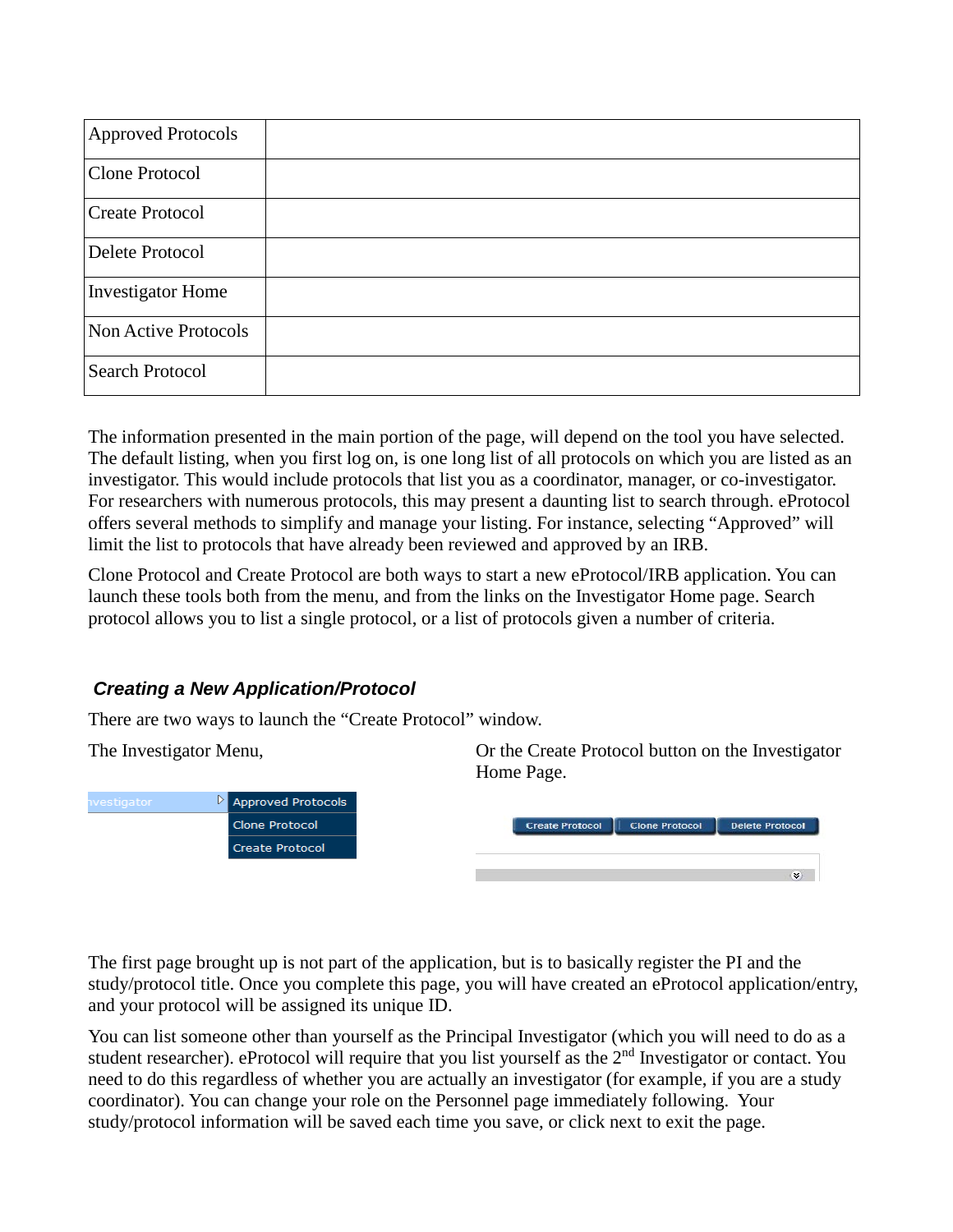Note: The "Unified IRB Form" is the IRB application. This same form will be used for This button will remain checked for all new applications, as well as renewal and modification requests.

### *Personnel information*

Be sure to answer the student research item at the top of the Personnel Page.

As noted above, you may revise the roles of study personnel on this page. For example, if you have listed yourself as Principal Investigator, but realize now that you need to list your faculty advisor in this role instead, you can make that change on this page.

You will need to select study personnel by clicking on the drop-down menu icons, to bring up the personnel search panel. All study personnel must have a UH username. If you wish to add study personnel without a UH username, you need to contact the HSP office.

The Study Coordinator and Administrative Contact entries are optional. Some researchers are part of programs or Departments where there will be a person or persons given this role. If it does not apply to you, simply leave these blank. An investigator may also be listed as Administrative Contact.

The CITI training information should automatically download to your application. IF IT DOES NOT, YOU NEED TO PRINT OUT A COPY OF YOUR COMPLETION CERTIFICATE, AND ATTACH IT TO YOUR APPLICATION (on the attachments page).

The HSP program does accept NIH training, in lieu of CITI training, but only for NIH funded research.

#### *Subject checklist*

Please select all populations (and only those) that are specifically targeted for this study. Subjects that may be included, but are not targeted should not be selected.

For example, A researcher conducting a study designed to recruit both male and female subjects may recruit pregnant women as subjects, However, pregnant women should not be checked as a study population unless the researcher plans to target pregnant women as a focus population.

Be sure to carefully review responses on the "Subject Checklist". Selected items on the subject checklist, such as "Prisoners" or "Pregnant Women" may Comment, checking will open up additional items in the application. Omitting these items may cause delays in the review process.

### *Study location*

The study location is the location at which the research takes place. For example, a study in which specimens are collected at a community clinic, and analyzed at UH Hilo, should have both UH Hilo and Other selected.

### *General checklist*

Section 5 "Relying IRB" references research conducted in collaboration with another institution. Select these entries only if another Institutional Review Board will be reviewing this research, or if another Institution is requesting that the UH IRB serve as the IRB of record.

### *Application type*

Select the option you believe applies to your project. If you check **Not Human Subjects** or **Exempt,**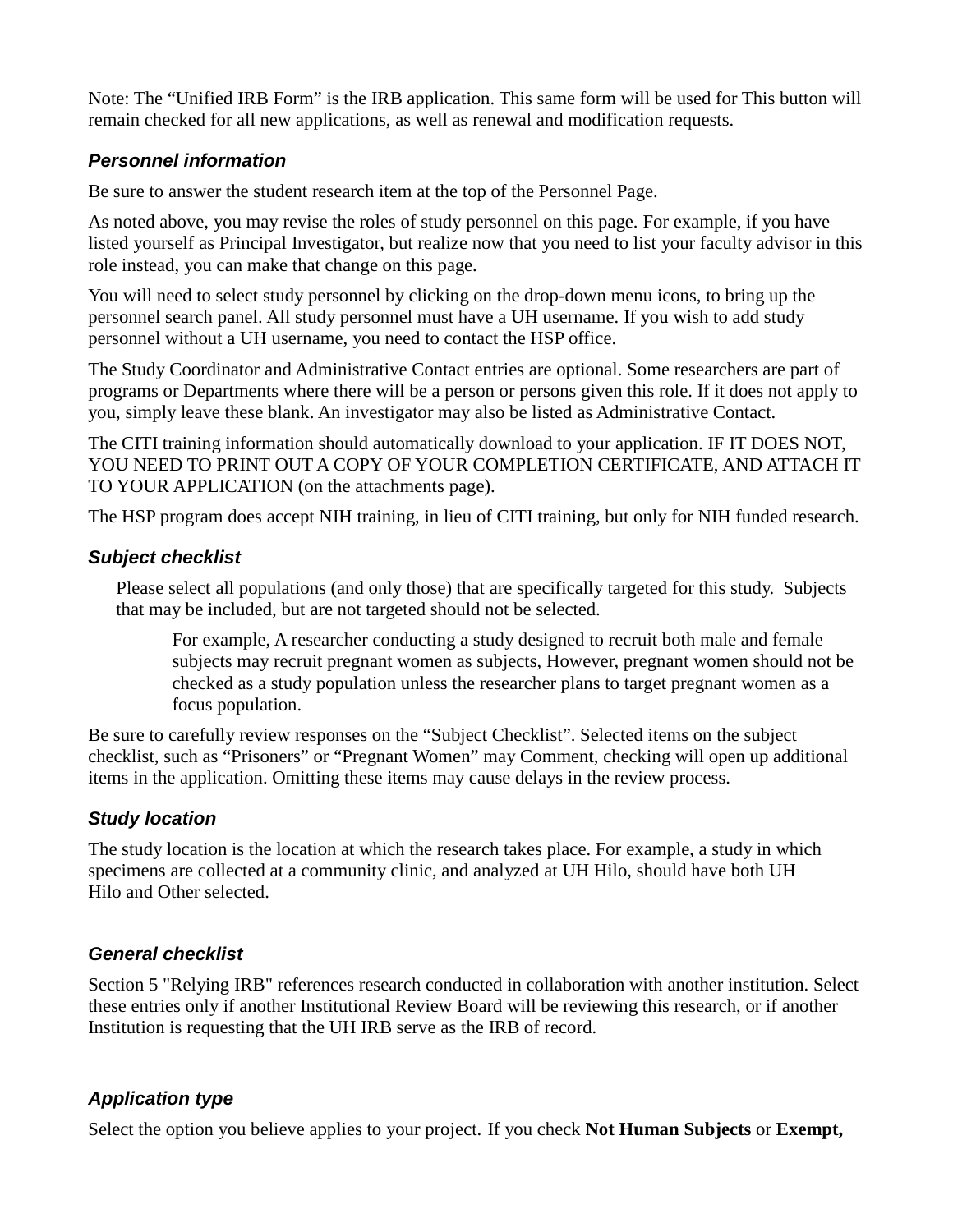portions of the application form will be disabled/grayed out. You will not be able to enter information into these sections. If it is later determined that your protocol does not meet the criteria for Exempt Research or Not Human Subject Research, you will need to redo the application addressing those sections. When in doubt, you should select Not-exempt. HSP staff will process a "non-exempt" application as exempt if they determine it meets the criteria.

Please refer to the Human Studies Program website for more information.

<https://manoa.hawaii.edu/researchcompliance/human-studies>

#### *Protocol information*

Sub-Sections: You may navigate quickly through your application using the menu on the left side of the protocol window. Clicking on "Protocol Information" will expand the menu to open up additional subsections.

If you are unsure whether your research qualifies for Expedited review, you may simply skip this section. HSP staff will make this determination.

When addressing consent and assent information, you may also attach your consent and assent documents. Be sure to scroll down to address additional items in the Consent attachment pop-out window, as appropriate.

On the attachments page, remember to include a protocol attachment, any consent and assent forms that were not already attached, as well as flyers/recruiting materials and study instruments, as appropriate. Try to clearly but concisely label your attachments. eProtocol will save all attachments, making subsequent revisions easier to track, however, a clear labeling scheme will make this easier on you, and reviewers.

If a section of the application is grayed out, that should not be, such as HIPAA or Drugs and Devices, you may need to revisit and revise responses on the General Checklist, to enable them.

If the COI section is grayed out, but you need to notify the IRB of a COI, you may just add an attachment to address this.

### *Check for Completeness*

When you are ready to submit your application, you will need to select the "Check for Completeness" tool, to verify there are no outstanding items or issues. Please note, this will bring up another pop-up window. If there are multiple windows open on your computer, you may need to look behind some to find the window. If there are outstanding issues, these will be listed in the "Check for Completeness" tool. You may navigate to these sections using the regular menu, or the "Check for Completeness" tool.